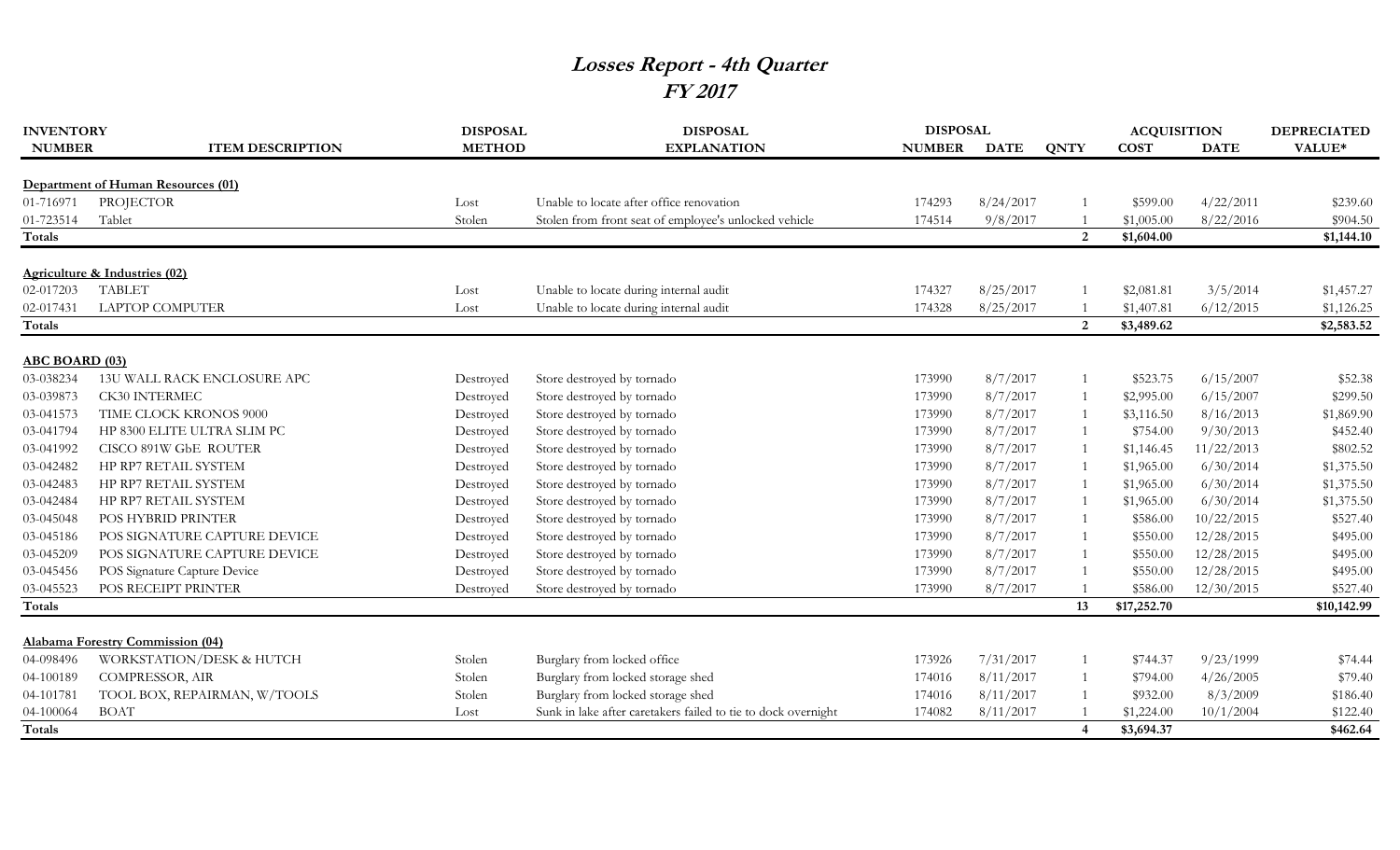| <b>INVENTORY</b> |                                            | <b>DISPOSAL</b> | <b>DISPOSAL</b>                                             | <b>DISPOSAL</b> |             |                | <b>ACQUISITION</b> |             | <b>DEPRECIATED</b> |
|------------------|--------------------------------------------|-----------------|-------------------------------------------------------------|-----------------|-------------|----------------|--------------------|-------------|--------------------|
| <b>NUMBER</b>    | <b>ITEM DESCRIPTION</b>                    | <b>METHOD</b>   | <b>EXPLANATION</b>                                          | <b>NUMBER</b>   | <b>DATE</b> | <b>QNTY</b>    | <b>COST</b>        | <b>DATE</b> | VALUE*             |
|                  | <b>Department of Conservation (11)</b>     |                 |                                                             |                 |             |                |                    |             |                    |
| 11-094004        | TRUCK CHEVROLET SILVERADO 2013             | Destroyed       | Totaled in MVA                                              | 173558          | 7/17/2017   |                | \$26,515.11        | 5/21/2013   | \$18,560.58        |
| 11-093248        | TRUCK PU FORD F150 2011                    | Destroyed       | Totaled in MVA                                              | 174453          | 9/8/2017    |                | \$22,872.00        | 3/3/2011    | \$16,010.40        |
| Totals           |                                            |                 |                                                             |                 |             | 2              | \$49,387.11        |             | \$34,570.98        |
|                  | <b>DEPARTMENT OF CORRECTIONS (12)</b>      |                 |                                                             |                 |             |                |                    |             |                    |
| 12-042261        | PISTOL 40 CALIBER SEMI-AUTOMATIC           | Stolen          | Theft from unsecured location at employee residence         | 173444          | 7/5/2017    |                | \$346.00           | 9/13/2000   | \$34.60            |
| Totals           |                                            |                 |                                                             |                 |             |                | \$346.00           |             | \$34.60            |
|                  | Department of Education (15)               |                 |                                                             |                 |             |                |                    |             |                    |
| 15-058017        | CPU.Laptop.Lati E6500.Dell                 | Lost            | Unable to locate during employee exit audit                 | 174216          | 8/18/2017   |                | \$1,512.00         | 3/13/2009   | \$302.40           |
| Totals           |                                            |                 |                                                             |                 |             | $\mathbf{1}$   | \$1,512.00         |             | \$302.40           |
|                  | <b>Board of Pardons and Paroles (31)</b>   |                 |                                                             |                 |             |                |                    |             |                    |
| 31-009533        | GENERATOR, PORTABLE                        | Lost            | Unable to locate at Thomasville LifeTech center after audit | 173241          | 9/15/2017   |                | \$1,985.00         | 9/15/2004   | \$198.50           |
| 31-010481        | GEn Floor Buffer                           | Lost            | Unable to locate at Thomasville LifeTech center after audit | 173241          | 9/15/2017   | 1              | \$699.95           | 5/22/2006   | \$70.00            |
| 31-012039        | GLOCK 23 40 CALIBER SEMI-AUTOMATIC PISTOL  | Stolen          | Burglary from trunk of locked personal vehicle              | 174107          | 9/15/2017   | 1              | \$357.00           | 3/9/2010    | \$107.10           |
| 31-010253        | Sr. Executive Desk                         | Lost            | Unable to locate at Thomasville LifeTech center after audit | 174573          | 9/15/2017   | $\overline{1}$ | \$903.00           | 11/29/2005  | \$90.30            |
| 31-011857        | STORAGE CART FOR FOLDING CHAIRS            | Lost            | Unable to locate at Thomasville LifeTech center after audit | 174573          | 9/15/2017   | $\overline{1}$ | \$669.30           | 12/4/2009   | \$200.79           |
| 31-013682        | Desk.4513.60X30.Indiana                    | Lost            | Unable to locate at Thomasville LifeTech center after audit | 174573          | 9/15/2017   | $\overline{1}$ | \$530.00           | 12/15/1985  | \$53.00            |
| 31-013683        | Desk.Executive.Traditional.Indiana         | Lost            | Unable to locate at Thomasville LifeTech center after audit | 174573          | 9/15/2017   | $\overline{1}$ | \$585.00           | 4/15/1986   | \$58.50            |
| 31-013684        | Desk.Exec.Steno.Rt Return.ACI              | Lost            | Unable to locate at Thomasville LifeTech center after audit | 174573          | 9/15/2017   |                | \$699.00           | 6/15/1986   | \$69.90            |
| 31-013886        | Motion Chair                               | Lost            | Unable to locate at Thomasville LifeTech center after audit | 174573          | 9/15/2017   | $\overline{1}$ | \$663.30           | 10/5/2006   | \$66.33            |
| 31-013887        | Motion Chair                               | Lost            | Unable to locate at Thomasville LifeTech center after audit | 174573          | 9/15/2017   | $\overline{1}$ | \$663.30           | 10/5/2006   | \$66.33            |
| 31-013889        | Motion Chair                               | Lost            | Unable to locate at Thomasville LifeTech center after audit | 174573          | 9/15/2017   | 1              | \$663.30           | 10/5/2006   | \$66.33            |
| 31-013890        | Motion Chair                               | Lost            | Unable to locate at Thomasville LifeTech center after audit | 174573          | 9/15/2017   | 1              | \$663.30           | 10/5/2006   | \$66.33            |
| 31-013891        | Motion Chair                               | Lost            | Unable to locate at Thomasville LifeTech center after audit | 174573          | 9/15/2017   | 1              | \$663.30           | 10/5/2006   | \$66.33            |
| 31-013892        | Motion Chair                               | Lost            | Unable to locate at Thomasville LifeTech center after audit | 174573          | 9/15/2017   | $\overline{1}$ | \$663.30           | 10/5/2006   | \$66.33            |
| 31-013893        | Motion Chair                               | Lost            | Unable to locate at Thomasville LifeTech center after audit | 174573          | 9/15/2017   | $\overline{1}$ | \$663.30           | 10/5/2006   | \$66.33            |
| 31-013864        | Dining Table / blue edge / adj             | Lost            | Unable to locate at Thomasville LifeTech center after audit | 174573          | 9/15/2017   | $\overline{1}$ | \$1,073.62         | 5/7/2001    | \$107.36           |
| 31-013863        | Dining Table / blue edge / adj             | Lost            | Unable to locate at Thomasville LifeTech center after audit | 174573          | 9/15/2017   | -1             | \$1,073.62         | 5/7/2001    | \$107.36           |
| 31-013862        | Dining Table / blue edge / adj             | Lost            | Unable to locate at Thomasville LifeTech center after audit | 174573          | 9/15/2017   |                | \$1,073.62         | 5/7/2001    | \$107.36           |
| 31-012292        | <b>BULLETPROOF VEST WITH SHELL</b>         | Stolen          | Theft of property from office - late reporting incident     | 174650          | 9/28/2017   |                | \$610.00           | 8/22/2011   | \$61.00            |
| Totals           |                                            |                 |                                                             |                 |             | 19             | \$14,902.21        |             | \$1,695.48         |
|                  | <b>ALABAMA LAW ENFORCEMENT AGENCY (35)</b> |                 |                                                             |                 |             |                |                    |             |                    |
| 35-063154        | SELF CONTAINED BREATHING APPARATUS         | Lost            | Assigned to employee but was never located                  | 173253          | 7/12/2017   | -1             | \$2,242.14         | 3/16/2006   | \$224.21           |
| 35-086903        | RIFLE SMITH & WESSON MP15                  | Stolen          | Burglary of locked ALEA vehicle by broken window            | 173254          | 7/12/2017   | $\overline{1}$ | \$396.00           | 4/8/2014    | \$277.20           |
| 35-065159        | ATV 4-Wheeler, Polaris, Ranger             | Stolen          | Theft of property from SBI office lot                       | 173308          | 7/12/2017   |                | \$11,313.34        | 9/13/2007   | \$1,131.33         |
| 35-065163        | Trailer, Tandem-Axle, Lawrimo 7 x 16       | Stolen          | Theft of property from SBI office lot                       | 173308          | 7/12/2017   |                | \$2,875.00         | 9/13/2007   | \$287.50           |
|                  |                                            |                 |                                                             |                 |             |                |                    |             |                    |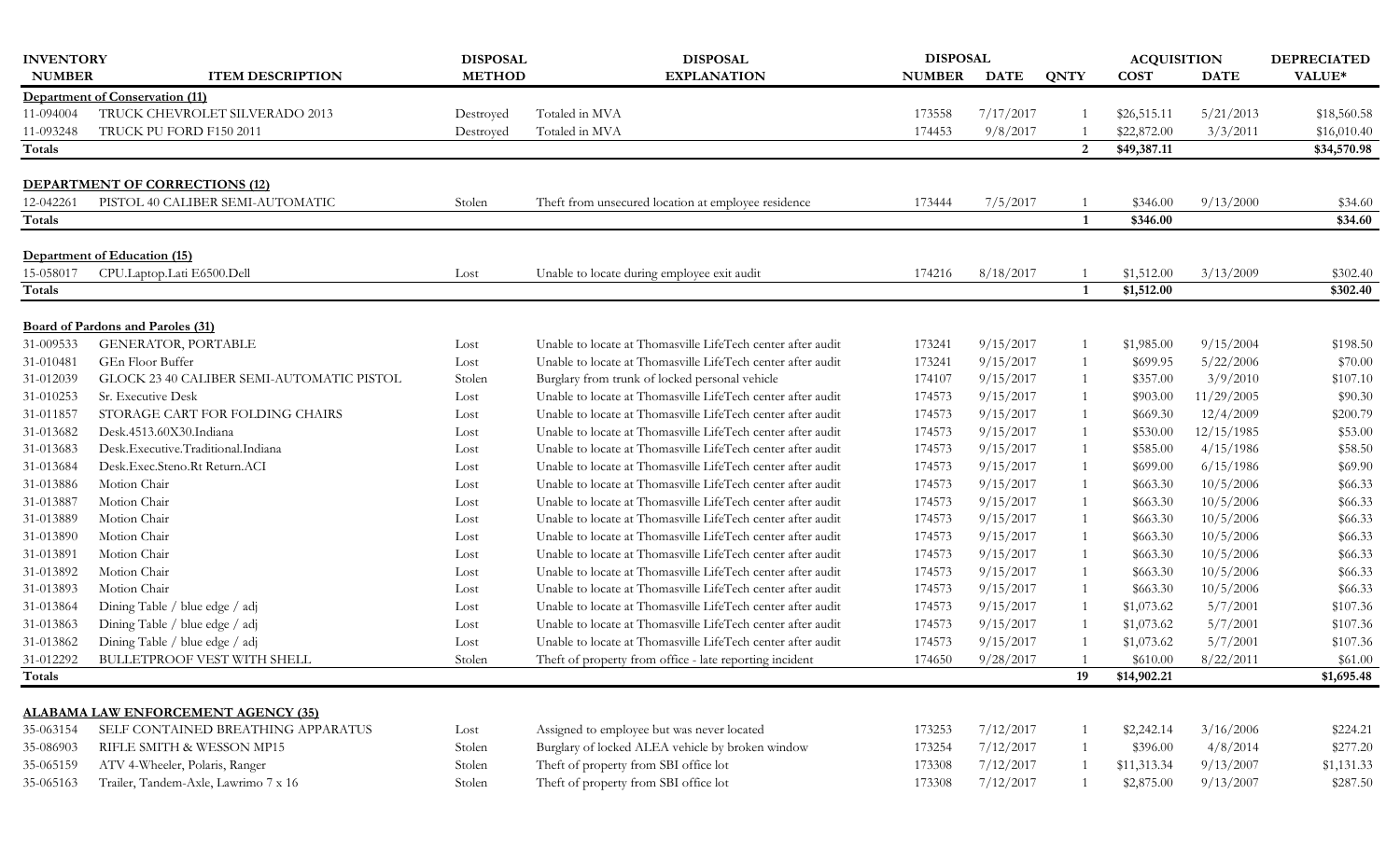| <b>INVENTORY</b> |                                               | <b>DISPOSAL</b> | <b>DISPOSAL</b>                                                | <b>DISPOSAL</b> |             |                 | <b>ACQUISITION</b> |             | <b>DEPRECIATED</b> |
|------------------|-----------------------------------------------|-----------------|----------------------------------------------------------------|-----------------|-------------|-----------------|--------------------|-------------|--------------------|
| <b>NUMBER</b>    | <b>ITEM DESCRIPTION</b>                       | <b>METHOD</b>   | <b>EXPLANATION</b>                                             | <b>NUMBER</b>   | <b>DATE</b> | <b>QNTY</b>     | <b>COST</b>        | <b>DATE</b> | VALUE*             |
| 35-065766        | AUTO FORD CROWN VIC FLEX FUEL 2009            | Destroyed       | Totaled in MVA                                                 | 173565          | 7/12/2017   | $\overline{1}$  | \$20,866.00        | 9/11/2008   | \$2,086.60         |
| 35-058758        | <b>LADDER TACTICAL 12</b>                     | Lost            | Unable to locate                                               | 173684          | 7/18/2017   |                 | \$559.00           | 9/16/2003   | \$55.90            |
| 35-088352        | CAMERA BODY CAM KIT HD                        | Lost            | Fell off uniform in median of I-10 during MVA                  | 173731          | 7/20/2017   | $\overline{1}$  | \$428.95           | 3/31/2015   | \$343.16           |
| 35-042518        | <b>GENERATOR 12HP AC OUTPUT</b>               | Stolen          | Stolen from locked tower site, chain and fence cut             | 174230          | 8/21/2017   | $\overline{1}$  | \$2,500.68         | 10/1/1996   | \$250.07           |
| 35-075716        | VEST, BULLET RESISTANT LEVEL II               | Stolen          | Burglary at employee residence                                 | 174518          | 9/12/2017   | 1               | \$519.89           | 12/2/2010   | \$51.99            |
| 35-068970        | PISTOL, GLOCK 22 S/A .40 CALIBER GENERATION 4 | Stolen          | Burglary at employee residence                                 | 174518          | 9/12/2017   | 1               | \$409.00           | 8/5/2013    | \$286.30           |
| 35-090335        | <b>TASER</b>                                  | Stolen          | Burglary at employee residence                                 | 174518          | 9/12/2017   | $\mathbf{1}$    | \$1,228.51         | 4/4/2017    | \$1,228.51         |
| 35-057553        | FINGERPRINT CAPTURE STATION                   | Lost            | Unable to locate at various county jails during internal audit | 174598          | 9/21/2017   | $\overline{1}$  | \$21,600.00        | 4/30/2003   | \$2,160.00         |
| 35-059012        | FINGERPRINT CAPTURE STATION DBI               | Lost            | Unable to locate at various county jails during internal audit | 174598          | 9/21/2017   | $\mathbf{1}$    | \$21,600.00        | 9/29/2003   | \$2,160.00         |
| 35-063962        | LIVE SCAN SYSTEM                              | Lost            | Unable to locate at various county jails during internal audit | 174598          | 9/21/2017   |                 | \$15,492.00        | 6/27/2006   | \$1,549.20         |
| 35-070094        | LIVE SCAN SYSTEM                              | Lost            | Unable to locate at various county jails during internal audit | 174598          | 9/21/2017   |                 | \$15,492.00        | 7/20/2006   | \$1,549.20         |
| 35-065523        | AUTO, DODGE CHARGER POLICE 4 DR 2010          | Destroved       | Totaled in MVA                                                 | 174600          | 9/21/2017   |                 | \$22,430.00        | 6/25/2010   | \$6,729.00         |
| <b>Totals</b>    |                                               |                 |                                                                |                 |             | 16              | \$139,952.51       |             | \$20,370.18        |
|                  |                                               |                 |                                                                |                 |             |                 |                    |             |                    |
|                  | <b>ALABAMA TOURISM DEPARTMENT (39)</b>        |                 |                                                                |                 |             |                 |                    |             |                    |
| 39-001321        | IPAD 2 WI-FI 3G 64 GB                         | Lost            | Assigned employee misplaced, reimbursed department for item    | 174619          | 9/27/2017   |                 | \$990.90           | 1/6/2012    | \$495.45           |
| 39-001389        | IPAD AIR 2 64 GB SILVER WIFI                  | Lost            | Unable to locate                                               | 174669          | 9/27/2017   |                 | \$569.05           | 2/23/2015   | \$455.24           |
| Totals           |                                               |                 |                                                                |                 |             | 2               | \$1,559.95         |             | \$950.69           |
|                  |                                               |                 |                                                                |                 |             |                 |                    |             |                    |
|                  | Department of Revenue (40)                    |                 |                                                                |                 |             |                 |                    |             |                    |
| 40-085140        | Tablet, Elite x22 1.2GHz 12 in LED            | Stolen          | Stolen from employee's trunk                                   | 173765          | 8/24/2017   |                 | \$1,798.00         | 6/9/2016    | \$1,618.20         |
| Totals           |                                               |                 |                                                                |                 |             | -1              | \$1,798.00         |             | \$1,618.20         |
|                  | <b>ALABAMA STATE PORT AUTHORITY (47)</b>      |                 |                                                                |                 |             |                 |                    |             |                    |
| 47-032450        | PISTOL                                        | Lost            | Missing from weapon vault, assigned employee resigned          | 174589          | 9/18/2017   |                 | \$357.00           | 9/9/2003    | \$35.70            |
| 47-033341        | <b>RADIO</b>                                  | Lost            | Unable to locate during internal audit, missing from breakroom | 174683          | 9/28/2017   |                 | \$1,699.04         | 12/15/2006  | \$169.90           |
| 47-033798        | <b>RADIO</b>                                  | Lost            | Unable to locate during internal audit, missing from breakroom | 174683          | 9/28/2017   |                 | \$2,033.35         | 1/2/2009    | \$406.67           |
| <b>Totals</b>    |                                               |                 |                                                                |                 |             | $\overline{3}$  | \$4,089.39         |             | \$612.27           |
|                  |                                               |                 |                                                                |                 |             |                 |                    |             |                    |
|                  | Department of Conservation-Parks (54)         |                 |                                                                |                 |             |                 |                    |             |                    |
| 54-066185        | <b>DRYER CLOTHES</b>                          | Destroyed       | Inoperable machine accidentally disposed of by park employees  | 173552          | 8/8/2017    | $\mathbf{1}$    | \$639.00           | 8/29/2008   | \$63.90            |
| 54-066189        | <b>WASHER CLOTHES</b>                         | Destroyed       | Inoperable machine accidentally disposed of by park employees  | 173552          | 8/8/2017    | $\mathbf{1}$    | \$698.00           | 8/29/2008   | \$69.80            |
| 54-066190        | <b>WASHER CLOTHES</b>                         | Destroyed       | Inoperable machine accidentally disposed of by park employees  | 173552          | 8/8/2017    | 1               | \$698.00           | 8/29/2008   | \$69.80            |
| 54-066191        | <b>WASHER CLOTHES</b>                         | Destroyed       | Inoperable machine accidentally disposed of by park employees  | 173552          | 8/8/2017    | $\mathbf{1}$    | \$698.00           | 8/29/2008   | \$69.80            |
| 54-066192        | <b>WASHER CLOTHES</b>                         | Destroyed       | Inoperable machine accidentally disposed of by park employees  | 173552          | 8/8/2017    |                 | \$698.00           | 8/29/2008   | \$69.80            |
| Totals           |                                               |                 |                                                                |                 |             | $5\phantom{.0}$ | \$3,431.00         |             | \$343.10           |